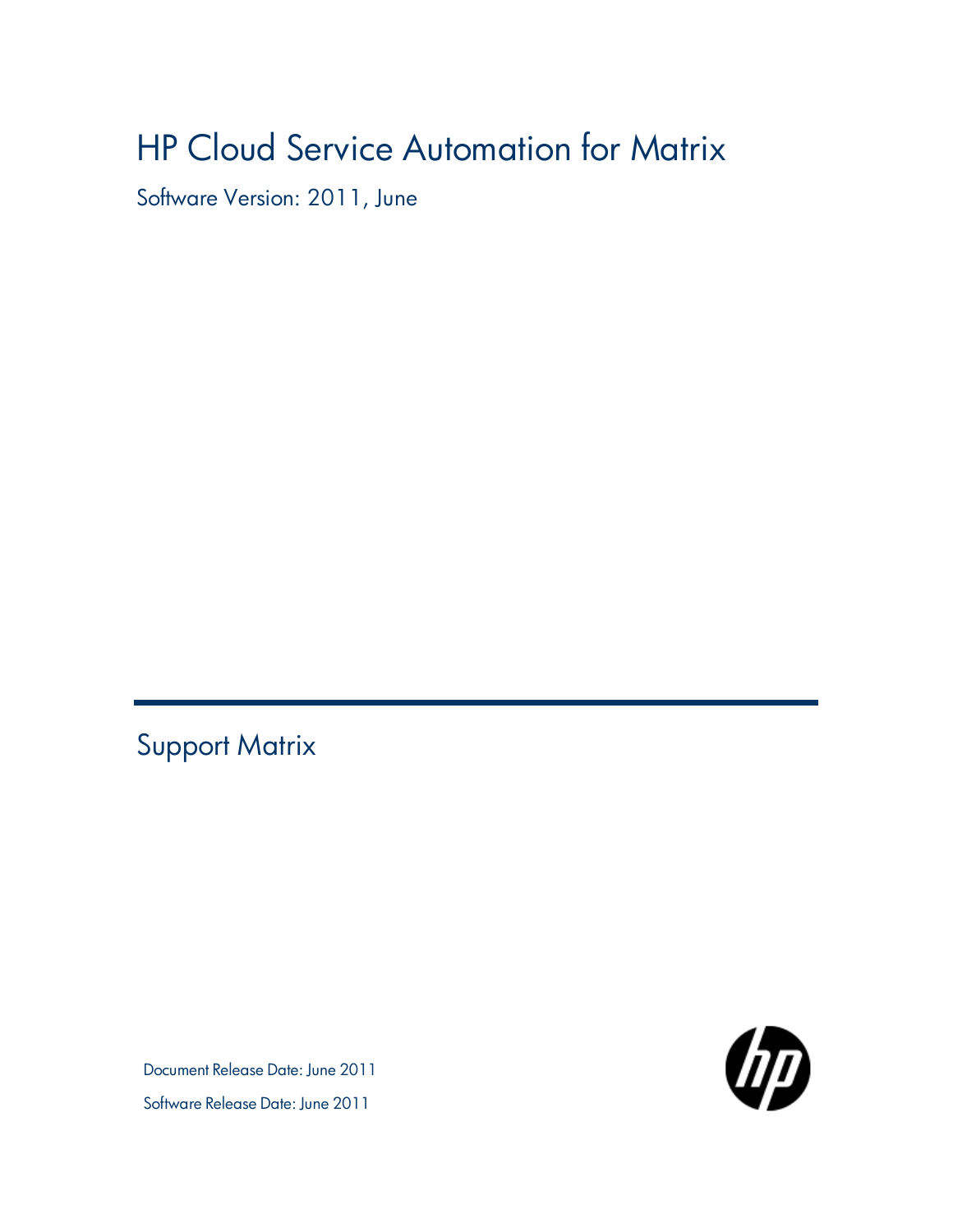## **Legal Notices**

### **Warranty**

The only warranties for HP products and services are set forth in the express warranty statements accompanying such products and services. Nothing herein should be construed as constituting an additional warranty. HP shall not be liable for technical or editorial errors or omissions contained herein.

The information contained herein is subject to change without notice.

### **Restricted Rights Legend**

Confidential computer software. Valid license from HP required for possession, use or copying. Consistent with FAR 12.211 and 12.212, Commercial Computer Software, Computer Software Documentation, and Technical Data for Commercial Items are licensed to the U.S. Government under vendor's standard commercial license.

## **Copyright Notice**

© Copyright 2010 - 2011 Hewlett-Packard Development Company, L.P.

### **Trademark Notices**

Adobe™ is a trademark of Adobe Systems Incorporated.

Microsoft® and Windows® are U.S. registered trademarks of Microsoft Corporation.

UNIX® is a registered trademark of The Open Group.

### **Acknowledgements**

This product includes software developed by the Apache Software Foundation (http://www.apache.org/).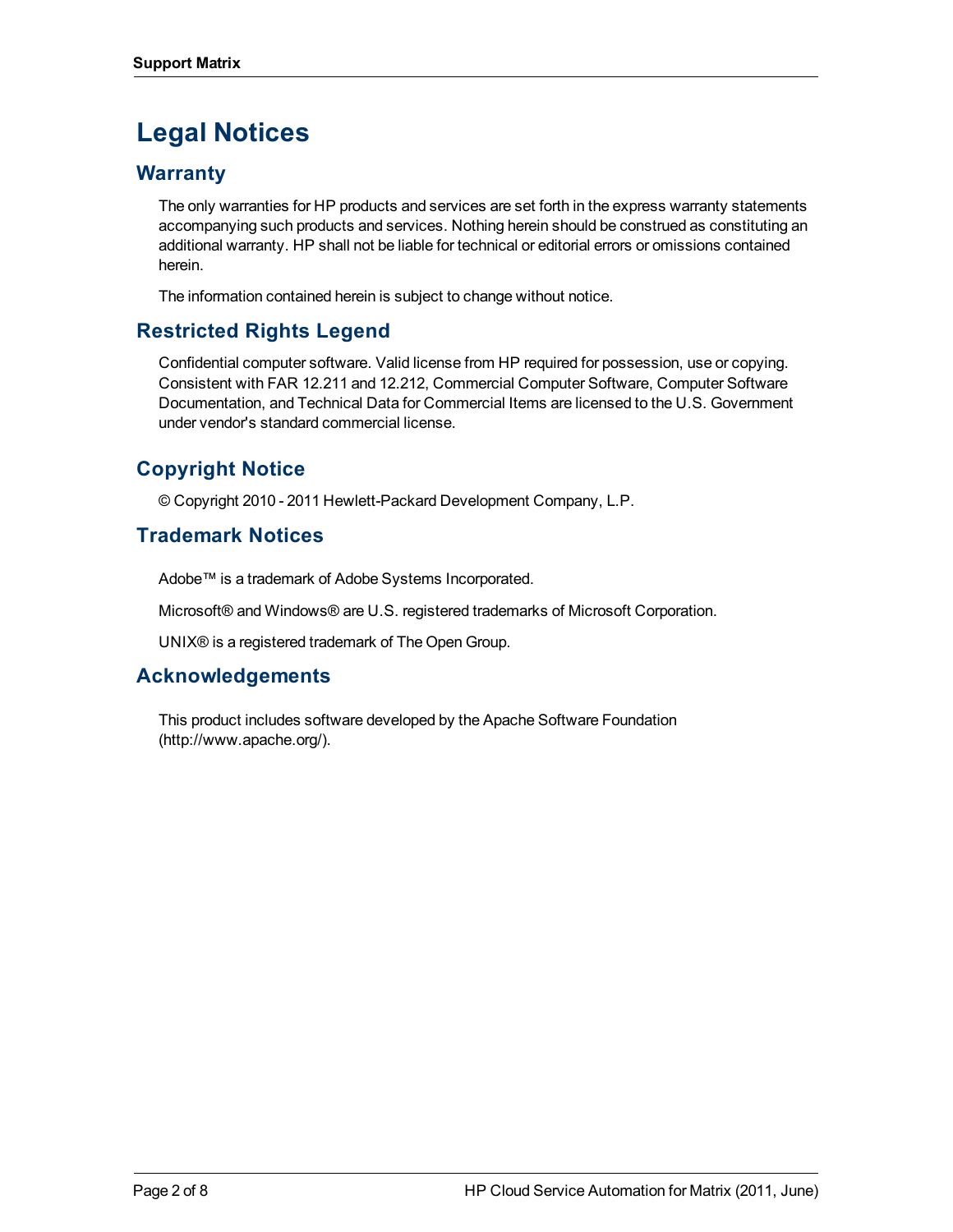## **Documentation Updates**

The title page of this document contains the following identifying information:

- Software Version number, which indicates the software version.
- Document Release Date, which changes each time the document is updated.
- Software Release Date, which indicates the release date of this version of the software.

To check for recent updates or to verify that you are using the most recent edition of a document, go to:

#### **http://h20230.www2.hp.com/selfsolve/manuals**

This site requires that you register for an HP Passport and log on. To register for an HP Passport ID, go to:

#### **http://h20229.www2.hp.com/passport-registration.html**

Or click the **New users - please register** link on the HP Passport log on page.

You will also receive updated or new editions if you subscribe to the appropriate product support service. Contact your HP sales representative for details.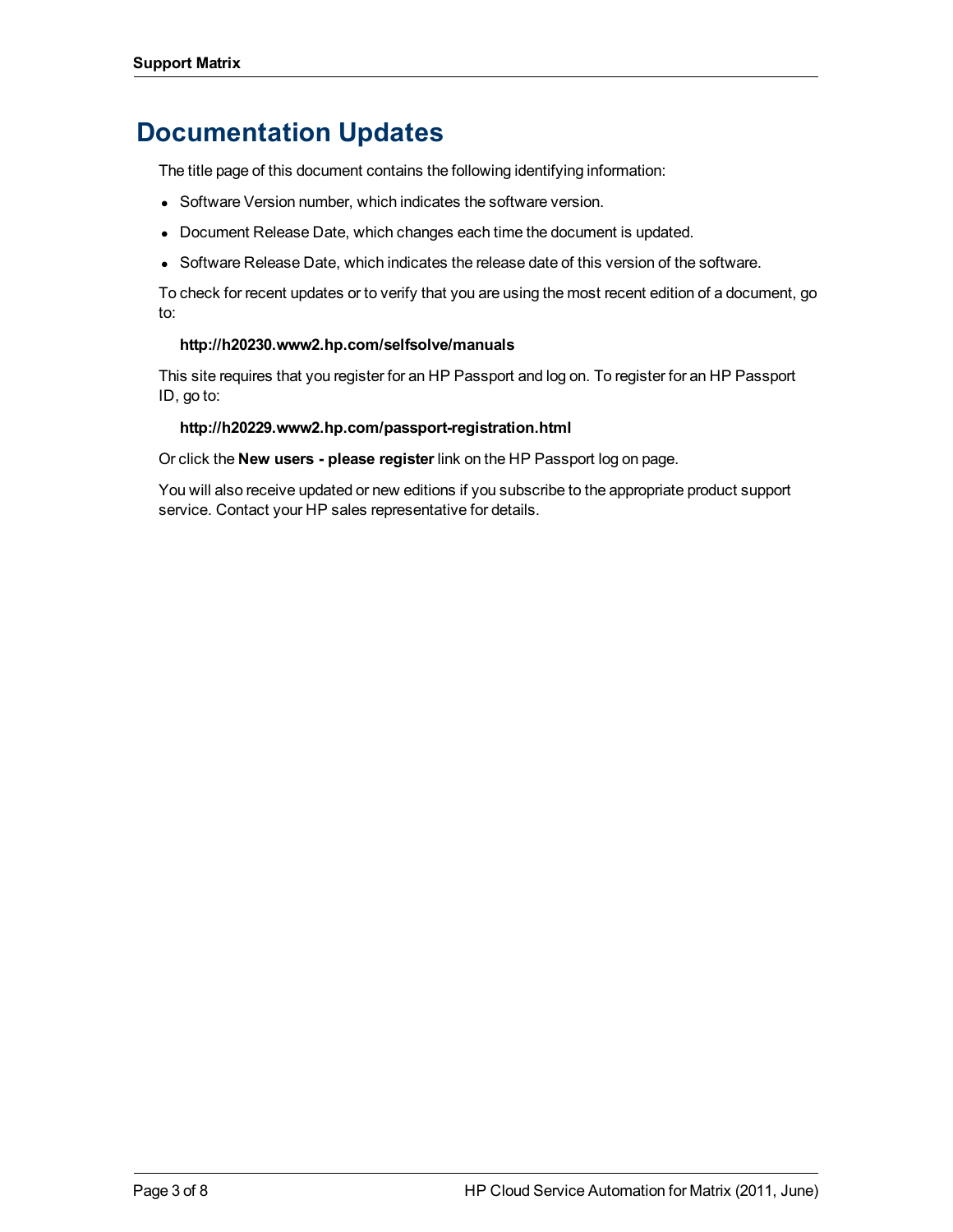## **Support**

Visit the HP Software Support Online web site at:

#### **http://www.hp.com/go/hpsoftwaresupport**

This web site provides contact information and details about the products, services, and support that HP Software offers.

HP Software online support provides customer self-solve capabilities. It provides a fast and efficient way to access interactive technical support tools needed to manage your business. As a valued support customer, you can benefit by using the support web site to:

- Search for knowledge documents of interest
- Submit and track support cases and enhancement requests
- Download software patches
- Manage support contracts
- Look up HP support contacts
- Review information about available services
- Enter into discussions with other software customers
- Research and register for software training

Most of the support areas require that you register as an HP Passport user and sign in. Many also require a support contract. To register for an HP Passport ID, go to:

#### **http://h20229.www2.hp.com/passport-registration.html**

To find more information about access levels, go to:

**http://h20230.www2.hp.com/new\_access\_levels.jsp**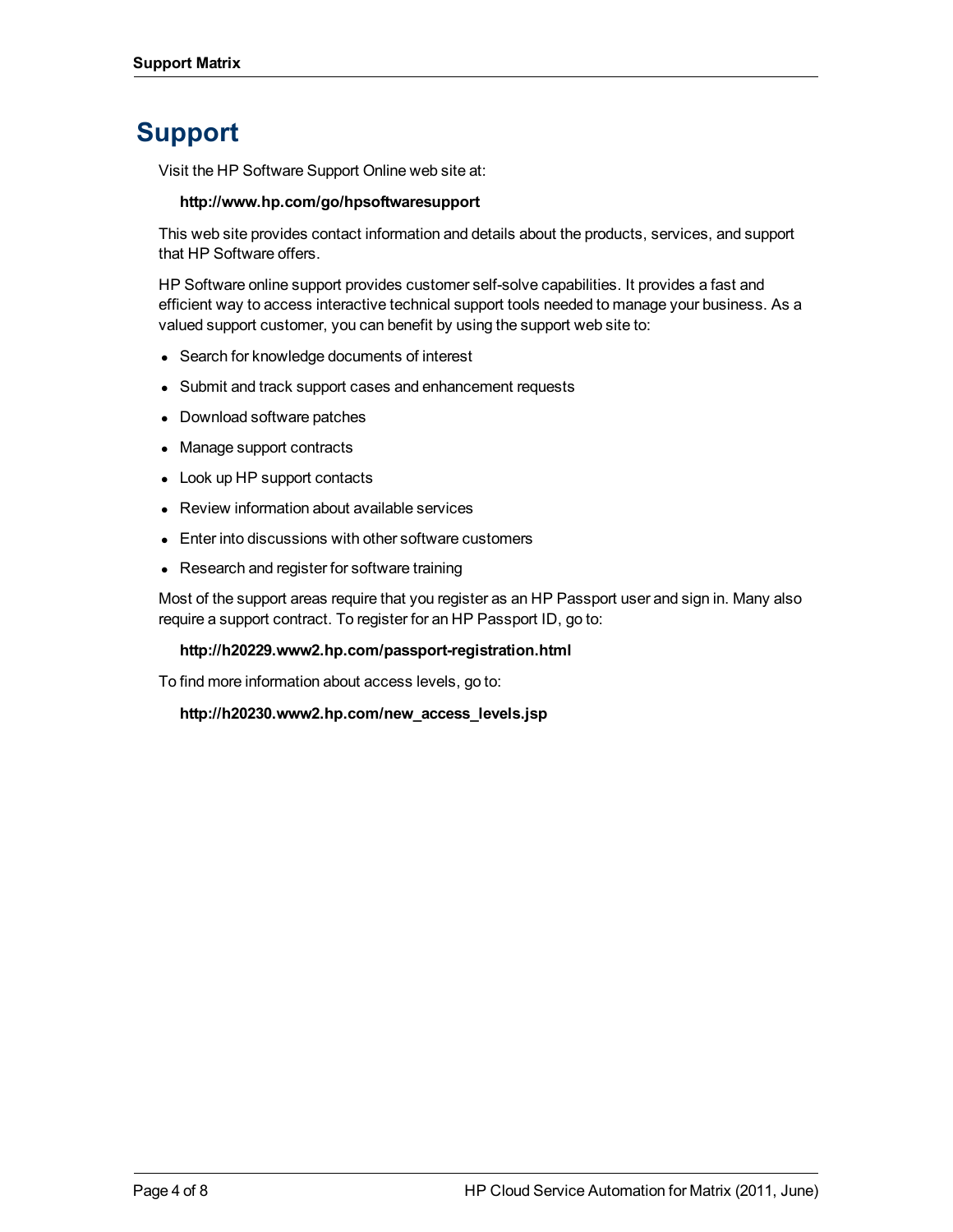## <span id="page-4-0"></span>**Contents**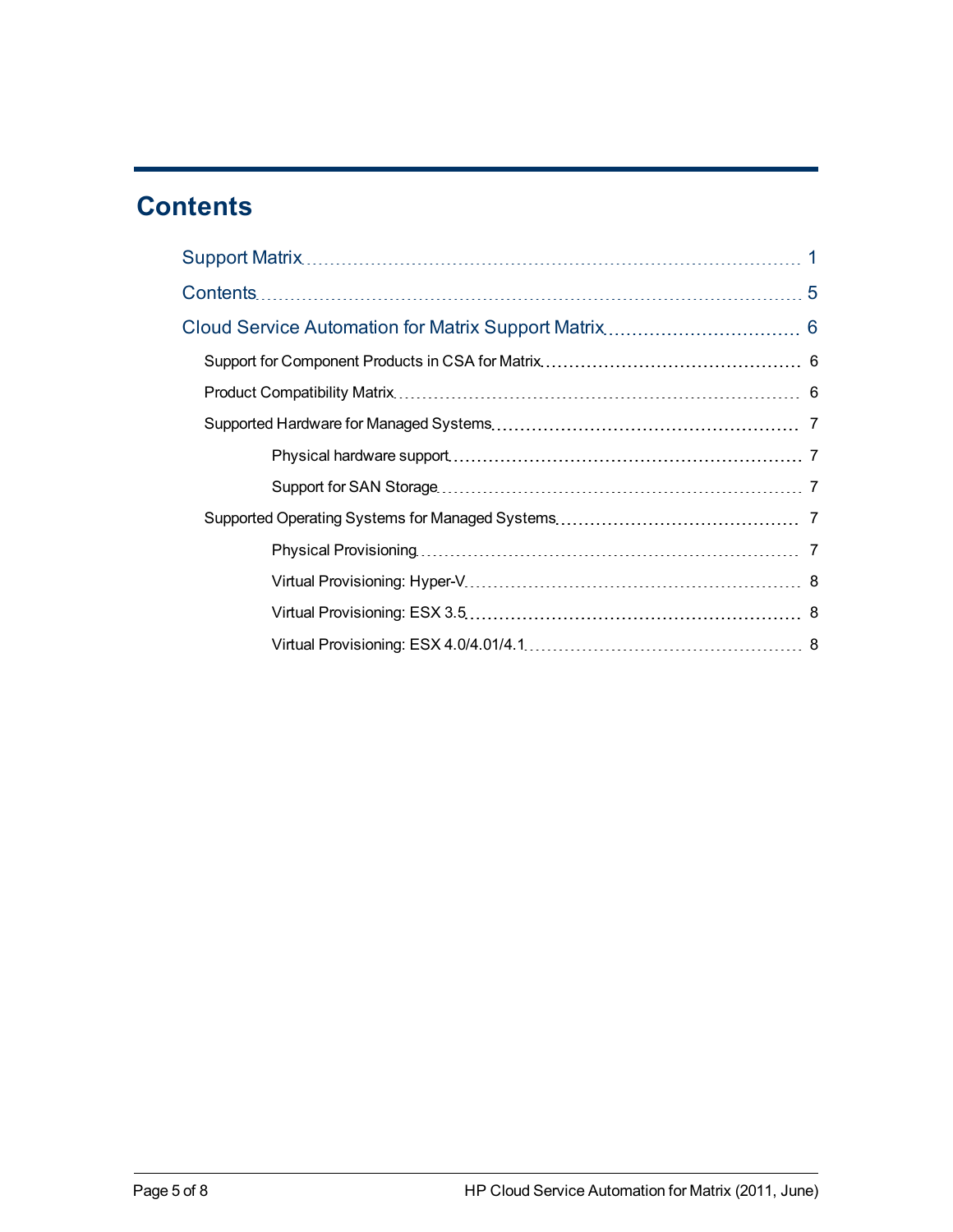## <span id="page-5-0"></span>**Cloud Service Automation for Matrix Support Matrix**

**Software version:** 2011, June

**Publication date:** June 2011

This document provides an overview of the system requirements and supported devices for Cloud Service Automation for Matrix (CSA for Matrix) 2011, June.

- [Support](#page-5-1) [for](#page-5-1) [Component](#page-5-1) [Products](#page-5-1) [in](#page-5-1) [CSA](#page-5-1) for [Matrix](#page-5-1)
- [Product](#page-5-2) [Compatibility](#page-5-2) [Matrix](#page-5-2)
- [Supported](#page-6-0) [Hardware](#page-6-0) [for](#page-6-0) [Managed](#page-6-0) [Systems](#page-6-0)
- [Supported](#page-6-3) [Operating](#page-6-3) [Systems](#page-6-3) [for](#page-6-3) [Managed](#page-6-3) Systems

## <span id="page-5-1"></span>**Support for Component Products in CSA for Matrix**

Support for CSA for Matrix is aligned to support for component products. For the performance and stability of the CSA for Matrix environment, it is very important to meet the minimum requirements for main memory, disk space, and processors for each of the following component products:

- HP Server Automation
- HP Insight Software
- HP SiteScope
- **Optional. Standalone HP Operations Orchestration**
- Optional. HP Storage Essentials
- **Note:** To use HP Storage Essentials with CSA for Matrix for dynamic storage provisioning, you must use the OO workflows for Storage Essentials that are available with CSA for Matrix. You must purchase HP Storage Essentials separately.

### <span id="page-5-2"></span>**Product Compatibility Matrix**

Before installation, carefully review the requirements and guidance provided in each product support matrix. Then refer to the product manuals for more information concerning installation and end-use. The table below provides links to each product support matrix, and to product installation guides or other relevant manuals.

| <b>Product</b>                 | <b>Supported</b><br><b>Version</b> | <b>Reference Document</b>                                                                                                                                                                                                     |
|--------------------------------|------------------------------------|-------------------------------------------------------------------------------------------------------------------------------------------------------------------------------------------------------------------------------|
| <b>HP Server</b><br>Automation | 9.03, 9.10                         | HP Server Automation Compatibility<br>Matrix:http://support.openview.hp.com/sc/support_matrices.jsp                                                                                                                           |
| HP Insight<br>Software         | 6.3                                | HP Insight Software Support Matrix:<br>http://www.hp.com/go/insightsoftware/docs<br><b>IMPORTANT:</b> CSA for Matrix supports the detail associated with<br>Insight Dynamics in the Insight Software Support Matrix, which is |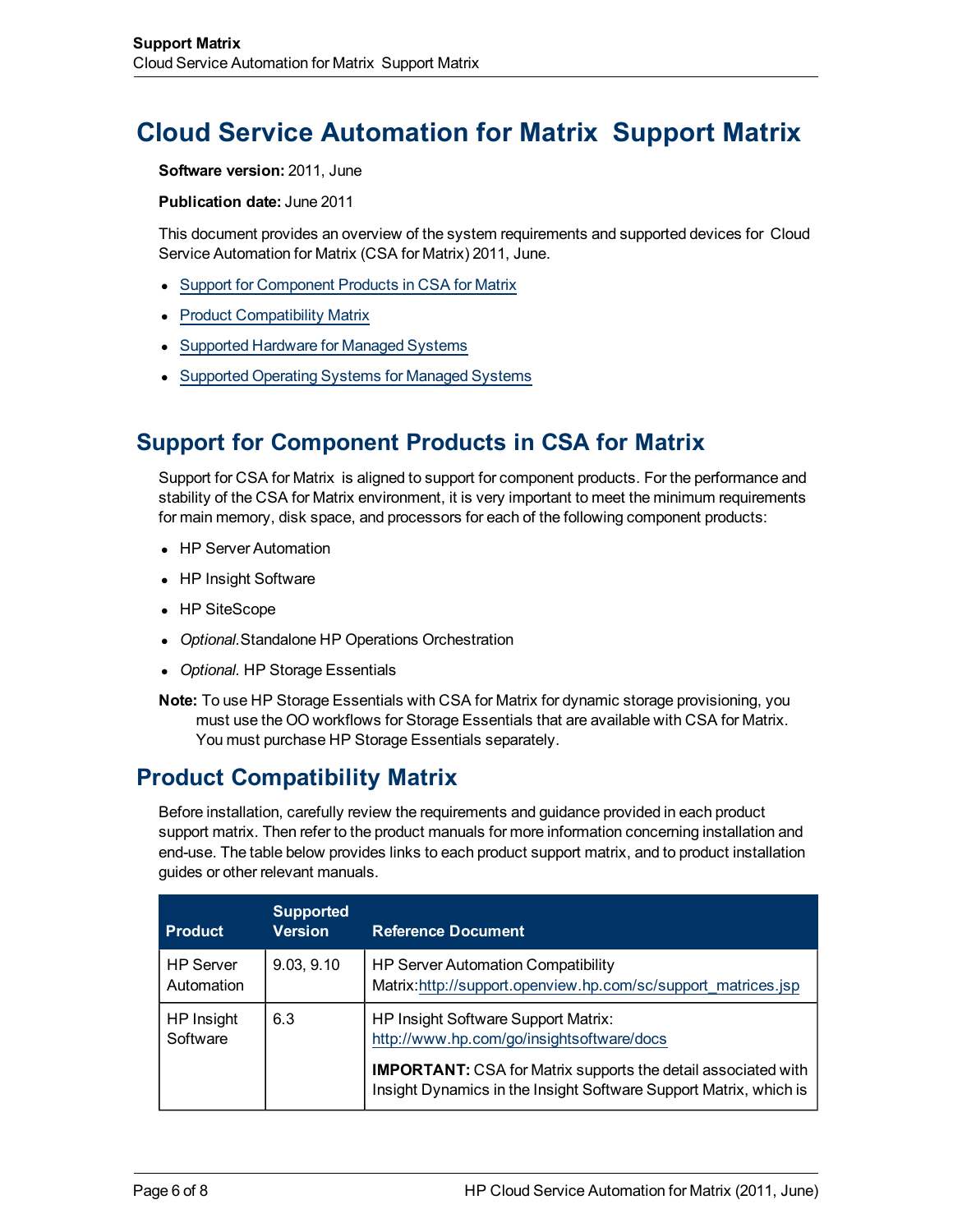| <b>Product</b>                                                | <b>Supported</b><br><b>Version</b> | <b>Reference Document</b>                                                                            |
|---------------------------------------------------------------|------------------------------------|------------------------------------------------------------------------------------------------------|
|                                                               |                                    | further constricted by any requirements noted for Insight<br>Orchestration.                          |
| HP<br>SiteScope<br>(Windows<br>only)                          | 11.10                              | HP SiteScope Support<br>Matrix:http://support.openview.hp.com/sc/support_matrices.jsp                |
| Optional.<br>Standalone<br>HP.<br>Operations<br>Orchestration | 9.00                               | HP Operations Orchestration Support<br>Matrix:http://support.openview.hp.com/sc/support_matrices.jsp |
| Optional. HP<br>Storage<br>Essentials                         | 9.4                                | HP Storage Essentials Support<br>Matrix:http://support.openview.hp.com/sc/support_matrices.jsp       |

## <span id="page-6-0"></span>**Supported Hardware for Managed Systems**

### <span id="page-6-1"></span>**Physical hardware support**

CSA for Matrix supports systems with the x86 architectures (32/64 bit).

### <span id="page-6-2"></span>**Support for SAN Storage**

- <sup>l</sup> **For static storage provisioning:** HP EVA models (with the single-path configuration) supported by Insight Dynamics.
- <sup>l</sup> **For dynamic storage provisioning:**

For dynamic storage provisioning, HP EVA models are supported. With the workflows for Storage Essentials, CSA for Matrix provides support for the following SAN array models (along with HP EVA):

- $HP XP$
- $\blacksquare$  EMC CLARiiON
- **n** HDS

## <span id="page-6-3"></span>**Supported Operating Systems for Managed Systems**

### <span id="page-6-4"></span>**Physical Provisioning**

- Red Hat Enterprise Linux 4.7 (32-64 bit)
- Red Hat Enterprise Linux  $5.3$  (32-64 bit)
- Red Hat Enterprise Linux  $5.4$  (32-64 bit)
- Red Hat Enterprise Linux  $5.5$  (32-64 bit)
- Red Hat Enterprise Linux  $6.0$  (32-64 bit)